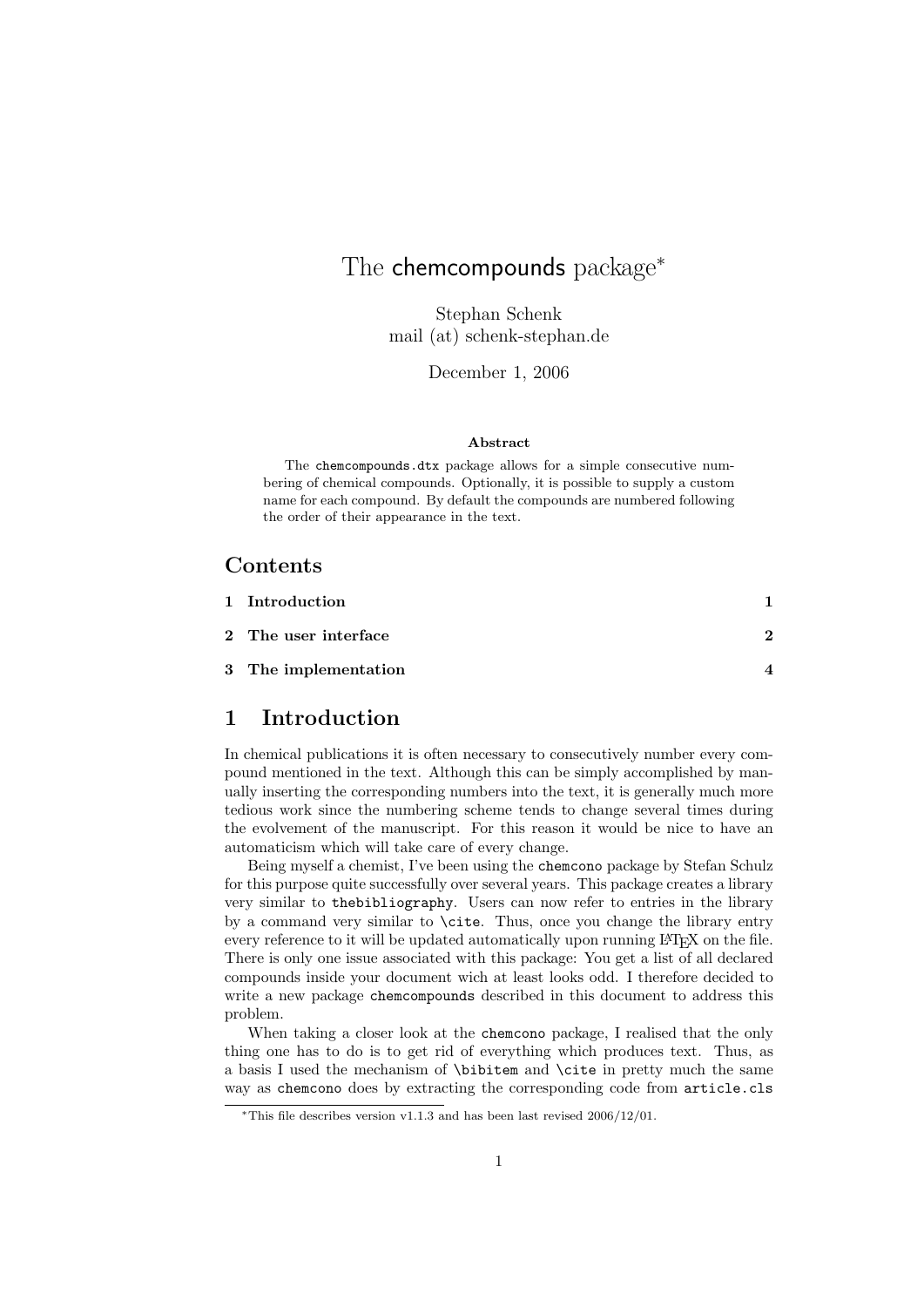and latex.ltx but deleting any unnecessary commands producing output. I also introduced several lines of code to make the printing of the compound names more customisable.

Currently, the packages knows two different modes of operation. In the default implicit mode, a compound name is created automatically as a consecutive number when the compound is referenced for the first time by \compound. Thus, all compounds will be numbered consecutively in the order they appear in the text. If the automatically generated name is not appropriate, a custom name can be given to a compound by means of the \declarecompound command described below.

In noimplicit mode names are not generated fully automatically. Instead, for every compound a \declarecompound must be issued. This will again create a subsequent number and a custom name can be given as an optional argument. The main difference to implicit mode is that thus compounds will be numbered in the order of the corresponding \declarecompound commands rather than in the order of their appearance in the text.

### 2 The user interface

Because of the way the implementation works, two LATEX runs are required to get everything right. This should not be a problem since you have to run LATEX twice anyway to get the table of contents and references right. The package will issue a "labels have changed" warning if you have to rerun LAT<sub>E</sub>X. For every unknown compound name the package will issue a warning, too.

#### 2.1 Package options

- implicit This option causes the package to operate in implicit mode. This is the default.
- noimplicit This option is the opposite of implicit and causes the package to operate in noimplicit mode.

#### 2.2 Assigning and accessing compound names

\declarecompound \declarecompound  $\{optional \ name\}$ {\label\} assigns a name to a compound. If the optional argument is omitted, a consecutive number is automatically taken as compound name. This command can only occur in the preamble. A personal recommendation is to keep all \declarecompounds together in a separate file and \input this file in the preamble.

> In implicit mode, if no optional argument is given, the command does nothing since the automatic compound name will be generated by \compound.

\compound \compound{ $\langle \label{eq:1} \langle \rangle$ ,  $\langle \text{label2} \rangle$ ,... } prints the name of a compound. If a list of labels is given as argument, a list of names separated by \compoundseparator is created. In implicit mode this command also creates a new compound name if the label is used for the first time and a custom name has not already been assigned to this compound.

\compound\* The starred version works in almost exactly the same way as \compound. The only difference is that it does not create any output at all. However, it still creates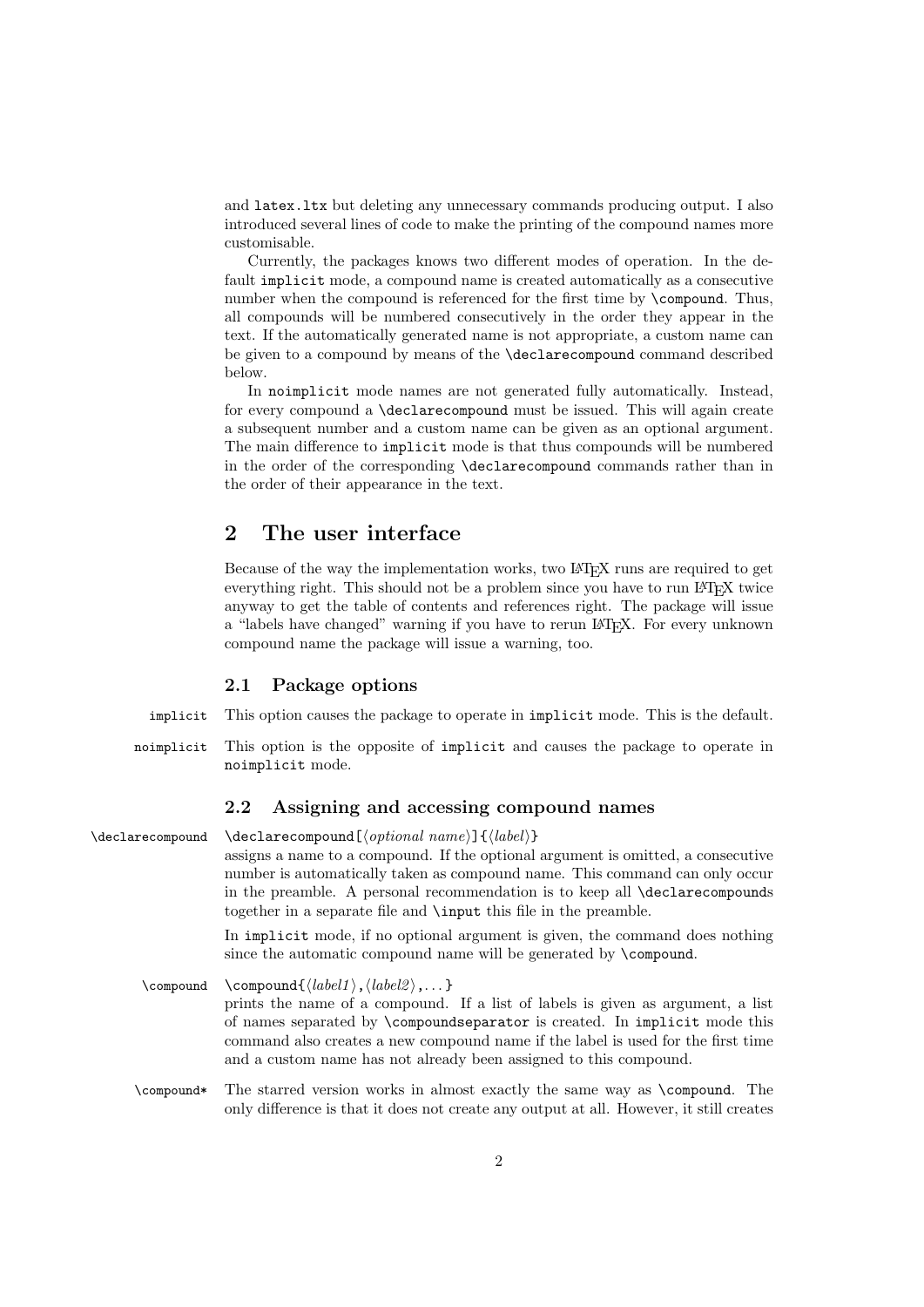the label in implicit mode. It can thus be used to create "hidden" compounds in implicit mode. This, i.e., can be useful if some compounds are depicted in an illustration or scheme which are only later or even never mentioned in the text but the numbering scheme should take care of them.

\compound+ The version with a '+' really prints only the name of a compound. In implicit mode, no label is created. Thus, it is the opposite of the starred command.

#### 2.3 Customization

The commands in this section can be used to fine-tune the appearance of the compound names. In order to change the default behaviour you have to \renewcommand the corresponding commands. The defaults for every command are given in parentheses.

 $\complement$  \compoundseparator \compoundseparator (, \penalty\@m\, ) defines the separator in a list of compound names.

\compoundglobalprefix \compoundglobalprefix () defines the prefix for a list of compound names. This will be printed also in case the list has length one.

\compoundglobalsuffix \compoundglobalsuffix () defines the suffix for a list of compound names. This will be printed also in case the list has length one.

\compoundprefix \compoundprefix () defines the prefix for every compound.

\compoundsuffix \compoundsuffix () defines the suffix for every compound.

\compoundstyle \compoundstyle (\textbf) defines the style of each name.

\printcompound \printcompound ({\compoundprefix}{\compoundstyle{#1}}{\compoundsuffix}) is used to actually format the name of each compound. If the previous possibilities are not sufficient to meet your formatting demands the thing you should redefine is this one.

#### 2.4 Examples

The following examples using

```
\declarecompound{label1}
\declarecompound{label2}
\declarecompound[5b]{label3}
\compound{label1} and \compound{label1,label2,label3}
```
should clarify the meaning of the above commands. The first two \declarecommands could be omitted in implicit mode.

• Using the defaults results in 1 and 1, 2, 5b.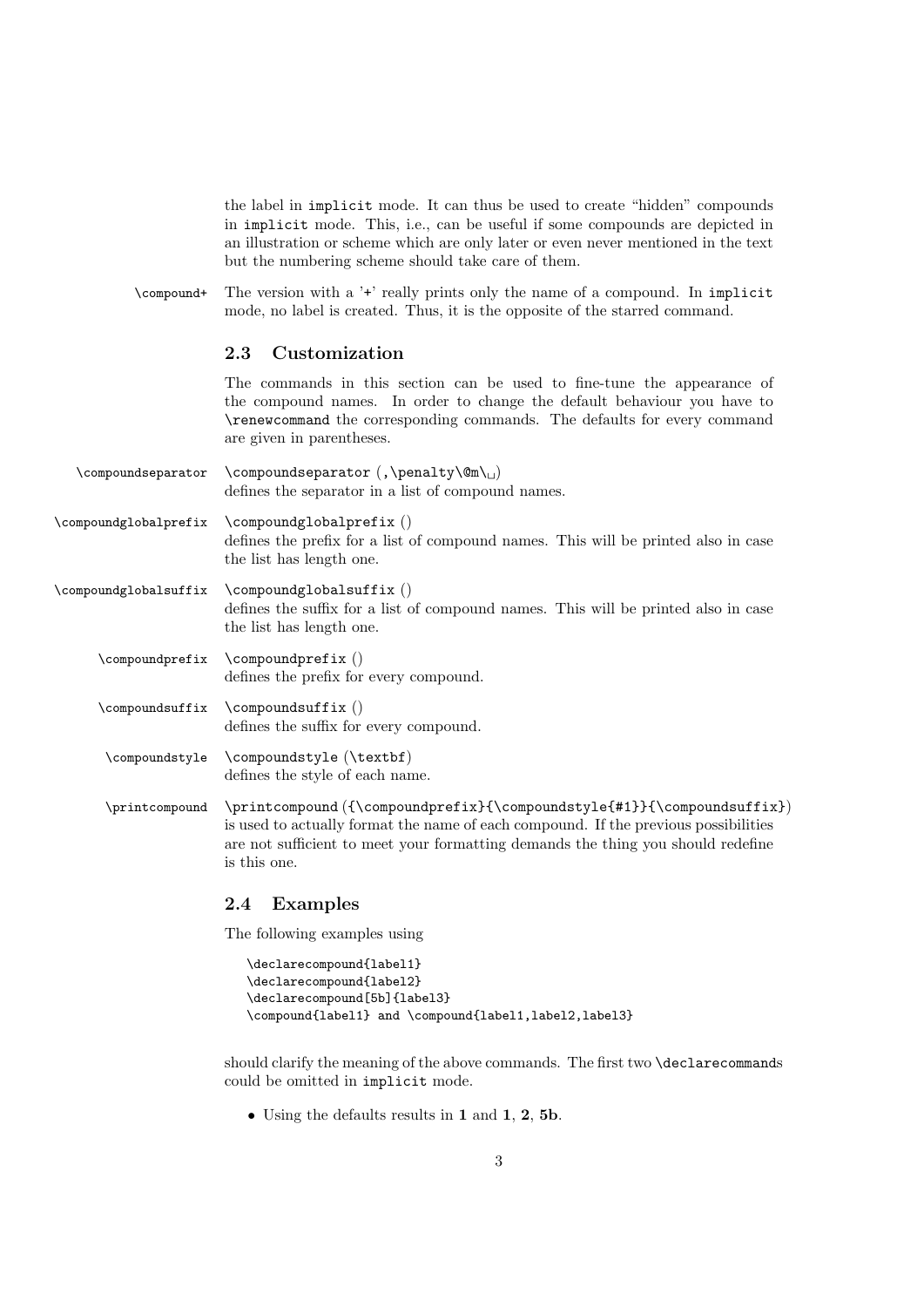\renewcommand{\compoundstyle}{\underbar}

gives  $1$  and  $1$ ,  $2$ ,  $5b$ .

\renewcommand{\compoundseparator}{;}

gives 1 and 1; 2; 5b.

• \renewcommand{\compoundglobalprefix}{(} \renewcommand{\compoundglobalsuffix}{)}

gives  $(1)$  and  $(1, 2, 5b)$ .

• \renewcommand{\compoundprefix}{(} \renewcommand{\compoundsuffix}{)}

gives  $(1)$  and  $(1)$ ,  $(2)$ ,  $(5b)$ .

```
• \renewcommand{\compoundglobalprefix}{\textbf{[}}
\renewcommand{\compoundglobalsuffix}{\textbf{]}}
\renewcommand{\compoundprefix}{\ensuremath{\langle}}
\renewcommand{\compoundsuffix}{\ensuremath{\rangle}}
\renewcommand{\compoundstyle}{\emph}
```
gives  $[\langle 1 \rangle]$  and  $[\langle 1 \rangle, \langle 2 \rangle, \langle 5b \rangle]$ .

As shown above customization is not limited solely to parentheses etc. but can include formating commands, too.

### 3 The implementation

#### 3.1 Identification

The package identifies itself at the top using something like

```
1 \NeedsTeXFormat{LaTeX2e}
```

```
2 \ProvidesPackage{chemcompounds}
```
3 [\filedate\space \fileversion\space Dictionary for compound numbering]

#### 3.2 Package options

\ifchemcompounds@implicit Define a new boolean variable defining whether implicit mode is enabled.

4 \newif\ifchemcompounds@implicit

implicit The following package options set ifchemcompounds@implicit either to true or noimplicit false. The default is implicit mode.

5 \DeclareOption{implicit}{\chemcompounds@implicittrue}

```
6 \DeclareOption{noimplicit}{\chemcompounds@implicitfalse}
```
7 \ExecuteOptions{implicit}

Process options.

8 \ProcessOptions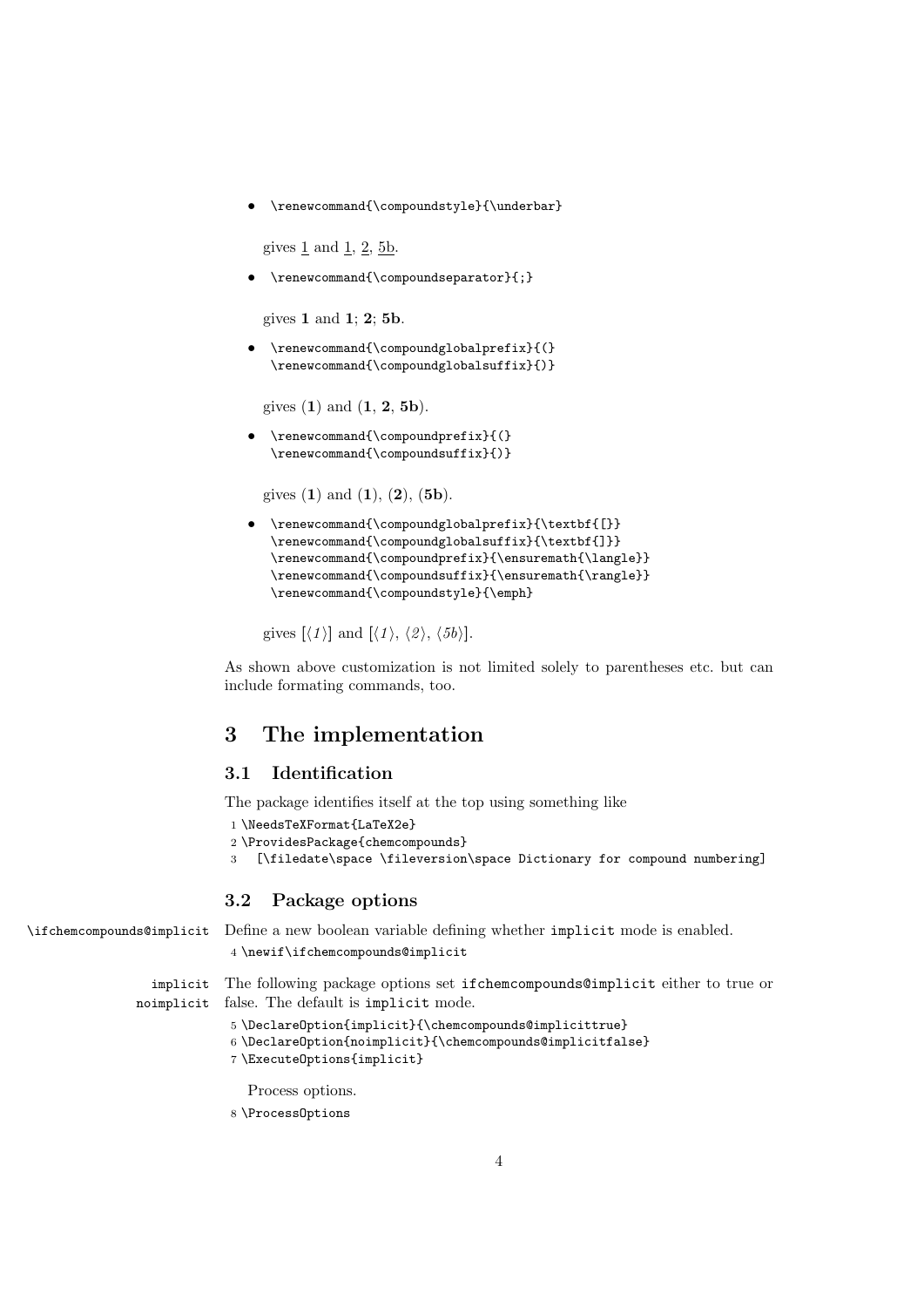#### 3.3 User interface

The work flow for creating and accessing compound names was borrowed from the definition of \bibitem and \cite.

| \compoundseparator                    | The following definitions define the default layout of the names in the text (no                                                                                                                                                                                                                                                                                                          |
|---------------------------------------|-------------------------------------------------------------------------------------------------------------------------------------------------------------------------------------------------------------------------------------------------------------------------------------------------------------------------------------------------------------------------------------------|
| \compoundglobalprefix                 | surrounding parentheses, multiple compound names separated by comma, names                                                                                                                                                                                                                                                                                                                |
| \compoundglobalsuffix                 | in bold face). \printcompound defines the way each name is printed.                                                                                                                                                                                                                                                                                                                       |
| \compoundprefix                       | 9 \def\compoundseparator{,\penalty\@m\ }                                                                                                                                                                                                                                                                                                                                                  |
| \compoundsuffix                       | 10 \let\compoundglobalprefix\@empty                                                                                                                                                                                                                                                                                                                                                       |
| \compoundstyle                        | 11 \let\compoundglobalsuffix\@empty                                                                                                                                                                                                                                                                                                                                                       |
| \printcompound                        | 12 \let\compoundprefix\@empty                                                                                                                                                                                                                                                                                                                                                             |
|                                       | 13 \let\compoundsuffix\@empty                                                                                                                                                                                                                                                                                                                                                             |
|                                       | 14 \def\compoundstyle{\textbf}                                                                                                                                                                                                                                                                                                                                                            |
|                                       | 15 \def\printcompound#1{{\compoundprefix}{\compoundstyle{#1}}{\compoundsuffix}}                                                                                                                                                                                                                                                                                                           |
| \declarecompound                      | This command is used to assign a name to a compound. It just looks ahead<br>whether an optional argument was given and calls the appropriate internal com-<br>mand. To avoid problems with the creation of the labels, this command is only<br>allowed in the preamble.<br>16 \def\declarecompound{\@ifnextchar[\@ldeclarecompound\@declarecompound}<br>17 \@onlypreamble\declarecompound |
| \ifchemcompounds@print                | Define a new boolean variable indicating whether the starred version of \compound<br>was used.                                                                                                                                                                                                                                                                                            |
|                                       | 18 \newif\ifchemcompounds@print                                                                                                                                                                                                                                                                                                                                                           |
| \ifchemcompounds@create               | Define a new boolean variable indicating whether a label name shall be created<br>automatically in implicit mode.<br>19 \newif\ifchemcompounds@create                                                                                                                                                                                                                                     |
|                                       |                                                                                                                                                                                                                                                                                                                                                                                           |
| \compound<br>\compound*<br>\compound+ | This command will finally print the name associated with a compound label.<br>The starred version just creates the label (in implicit mode) without printing<br>the value. The command itself just checks whether the starred or plussed ver-<br>sion is used, sets the internal flags appropriately and calls the internal command<br>\@compound.                                        |
|                                       | 20 \DeclareRobustCommand{\compound}{%                                                                                                                                                                                                                                                                                                                                                     |
|                                       | \chemcompounds@createtrue<br>21                                                                                                                                                                                                                                                                                                                                                           |
|                                       | \chemcompounds@printtrue<br>22                                                                                                                                                                                                                                                                                                                                                            |
|                                       | \@ifnextchar *{\chemcompounds@printfalse\@firstoftwo\@compound}<br>23                                                                                                                                                                                                                                                                                                                     |
|                                       | €%<br>24<br>\@ifnextchar +{\chemcompounds@createfalse\@firstoftwo\@compound}<br>25                                                                                                                                                                                                                                                                                                        |
|                                       | {\@compound}<br>26                                                                                                                                                                                                                                                                                                                                                                        |
|                                       | }<br>27                                                                                                                                                                                                                                                                                                                                                                                   |
|                                       | 28 }                                                                                                                                                                                                                                                                                                                                                                                      |
|                                       |                                                                                                                                                                                                                                                                                                                                                                                           |

#### 3.4 Internal commands

\@compound This command retrieves the name associated with a compound and prints it in the text using the previously defined format. The code is a modified version of the definition of \cite in latex.ltx. If this command is invoked by \compound\*, \ifchemcompounds@print will be false and all output will be suppressed. 29 \def\@compound#1{%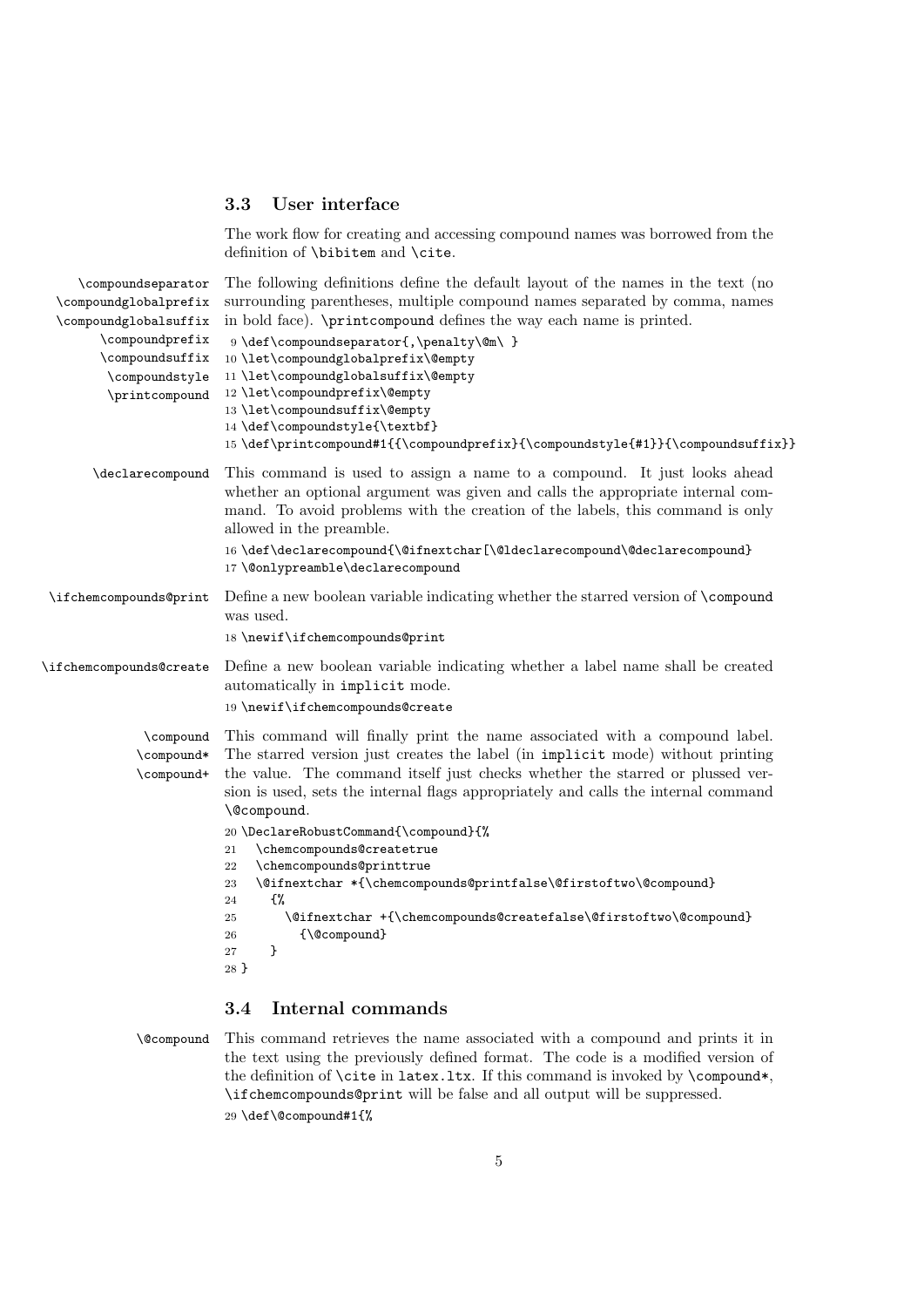Print optional prefix to a list of compounds.

```
30 \ifchemcompounds@print<br>31 \compoundglobalprefi
```

```
\compoundglobalprefix
```
 $32 \overline{1}$ 

Now loop over every label in the argument list.

```
33 \let\@compounda\@empty
```

```
34 \@for\@compoundb:=#1\do{%
```

```
35 \edef\@compoundb{\expandafter\@firstofone\@compoundb}%
```
Print separator. Note that it is empty for the first entry and \compoundseparator otherwise.

```
36 \ifchemcompounds@print
37 \@compounda
38 \def\@compounda{{\compoundseparator}}%
39 \overline{39} \fi
```
If compound is undefined, print '?' and raise a warning.

```
40 \@ifcompoundundefined{\@compoundb}{%
41 \ifchemcompounds@print
42 \mbox{\reset@font\bfseries ?}%
43 \fi
44 \G@refundefinedtrue
45 \@latex@warning
46 {compound '\@compoundb' on page \thepage\space undefined}%
47 }{%
If compound is known print formatted name.
```

```
48 \ifchemcompounds@print
49 \mbox{\printcompound{\@nameuse{comp@\@compoundb}}}%
50 \setminusfi
51 }%
```
In implicit mode \@createcompoundhook will generate a new name if this has not been done before. In noimplicit mode this does nothing.

52 \@createcompoundhook{\@compoundb}%

53 }%

Print optional suffix to a list of compounds.

```
54 \ifchemcompounds@print
55 \compoundglobalsuffix
```
Although nothing is printed, under certain conditions an additional space is created. Remove it.

56 \else 57 \unskip 58 \fi 59 }

\chemcompounds@counter Define a new counter which will be used for generating the compound names. 60 \newcounter{chemcompounds@counter}

\chemcompounds@label The next command will be used in the .aux file and defines a new label for every compound.

61 \def\chemcompounds@label{\@newl@bel {comp}}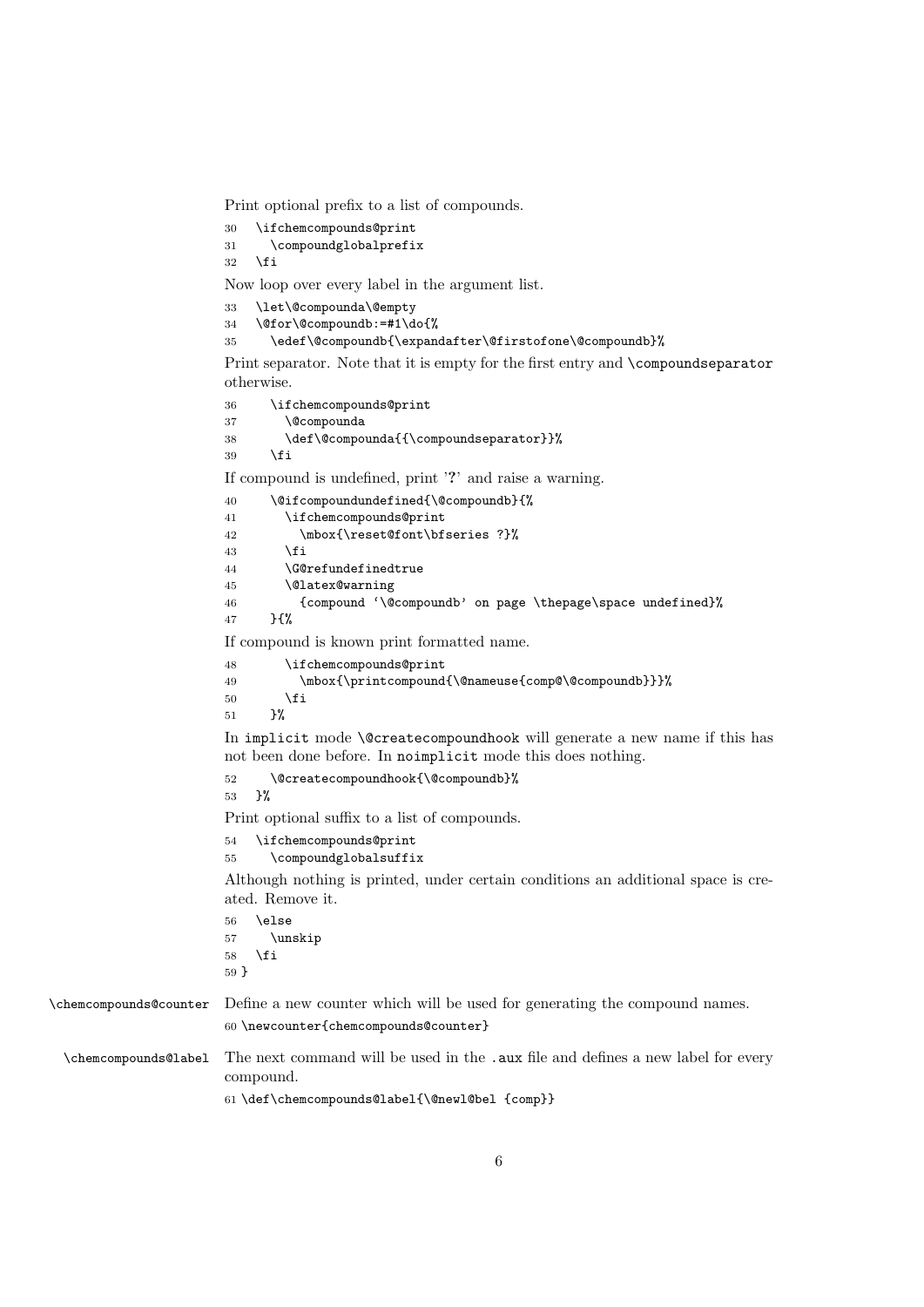\chemcompounds@writelabel Write the label and its value to the aux file. \def\chemcompounds@writelabel#1#2{% \if@filesw \begingroup \def\protect{\noexpand}% \immediate\write\@auxout{ \string\chemcompounds@label{#1}{#2} }% \endgroup 70  $\overline{f}$  \ignorespaces } \@ldeclarecompound The next command gets called if an additional argument was supplied to \declarecompound. It creates the compound with the given name as soon as the aux file is writeable. This command can only be used in the preamble. \def\@ldeclarecompound[#1]#2{% \AtBeginDocument{\@createcompound[#1]{#2}} } \@onlypreamble\@ldeclarecompound \@declarecompound In implicit mode this command does nothing since default names are created automatically by \compound. \ifchemcompounds@implicit \let\@declarecompound\@gobble In noimplicit mode this simply creates the compound as soon as the aux file is writeable. \else \def\@declarecompound#1{% \AtBeginDocument{\@createcompound{#1}} } \fi \@onlypreamble\@declarecompound This command can only be used in the preamble. \@ifcompoundundefined Test whether a compound has already been defined by testing the associated label. \def\@ifcompoundundefined#1{% \@ifundefined{comp@#1} } \@createcompound This command is used to create a new compound name. It just looks ahead whether an optional argument was given and calls the appropriate command. \def\@createcompound{% \@ifnextchar[\@@lcreatecompound\@@createcompound } \@@createcompound If a compound name has not yet been created this command increments chemcompounds@counter and takes the new value as the compound name. The new compound name is written to the aux file and a flag is set to indicate that a name for this compound has already been created. \def\@@createcompound#1{%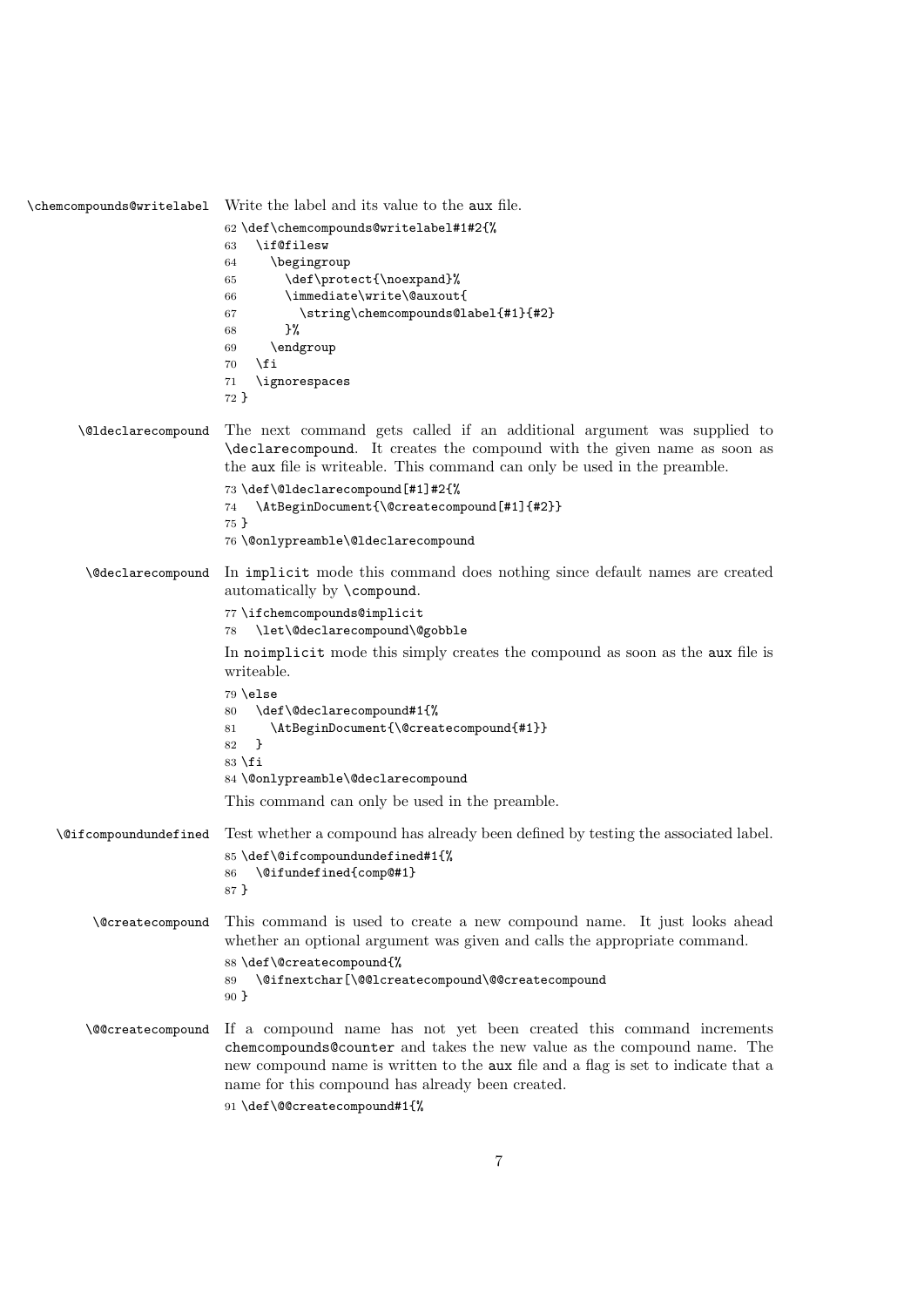```
92 \@ifnotcompoundcreated{#1}{%
                        93 \stepcounter{chemcompounds@counter}%
                        94 \chemcompounds@writelabel{#1}{\the\value{chemcompounds@counter}}
                        95 \@compoundcreated{#1}%
                        96 }%
                        97 }
    \@@lcreatecompound This command creates a compound name from the first parameter and writes it
                        to the aux file. A flag is set to indicate that a name for this compound has already
                        been created.
                        98 \def\@@lcreatecompound[#1]#2{%
                        99 \chemcompounds@writelabel{#2}{#1}
                       100 \@compoundcreated{#2}%
                       101 }
     \@compoundcreated Set a flag indicating that the compound name has been created. This is done by
                        defining an appropriate label in implicit mode.
                       102 \ifchemcompounds@implicit
                       103 \def\@compoundcreated#1{%
                       104 \global\@namedef{compc@#1}{}%
                       105 }
                        In noimplicit mode this is unnecessary, thus just gobble the argument.
                       106 \else
                       107 \let\@compoundcreated\@gobble
                       108 \text{ t}\@ifnotcompoundcreated Check whether a new compound name has already been created. In implicit
                        mode existence of the corresponding label (flag) is checked. If it does not exist,
                        the code given as the second argument is executed.
                       109 \ifchemcompounds@implicit
                       110 \def\@ifnotcompoundcreated#1#2{%
                       111 \@ifundefined{compc@#1}{#2}{}%
                       112 }
                        In noimplicit mode the label (flag) is unused and a new name will always be.
                        created. Therefore just execute the code given as second argument.
                       113 \else
                       114 \let\@ifnotcompoundcreated\@secondoftwo
                       115 \fi
 \@createcompoundhook This command gets called everytime a compound name is printed. In implicit
                        mode this command creates a new compound name if \ifchemcompounds@create
                        is true. The \compound+ command sets this boolean to false.
                       116 \ifchemcompounds@implicit
                       117 \def\@createcompoundhook#1{%
                       118 \ifchemcompounds@create
                       119 \@createcompound{#1}%
                       120 \fi
                       121 }
                        In noimplicit mode this is unnecessary. Therefore just gobble the argument.
                       122 \else
                       123 \let\@createcompoundhook\@gobble
                       124 \fi
```